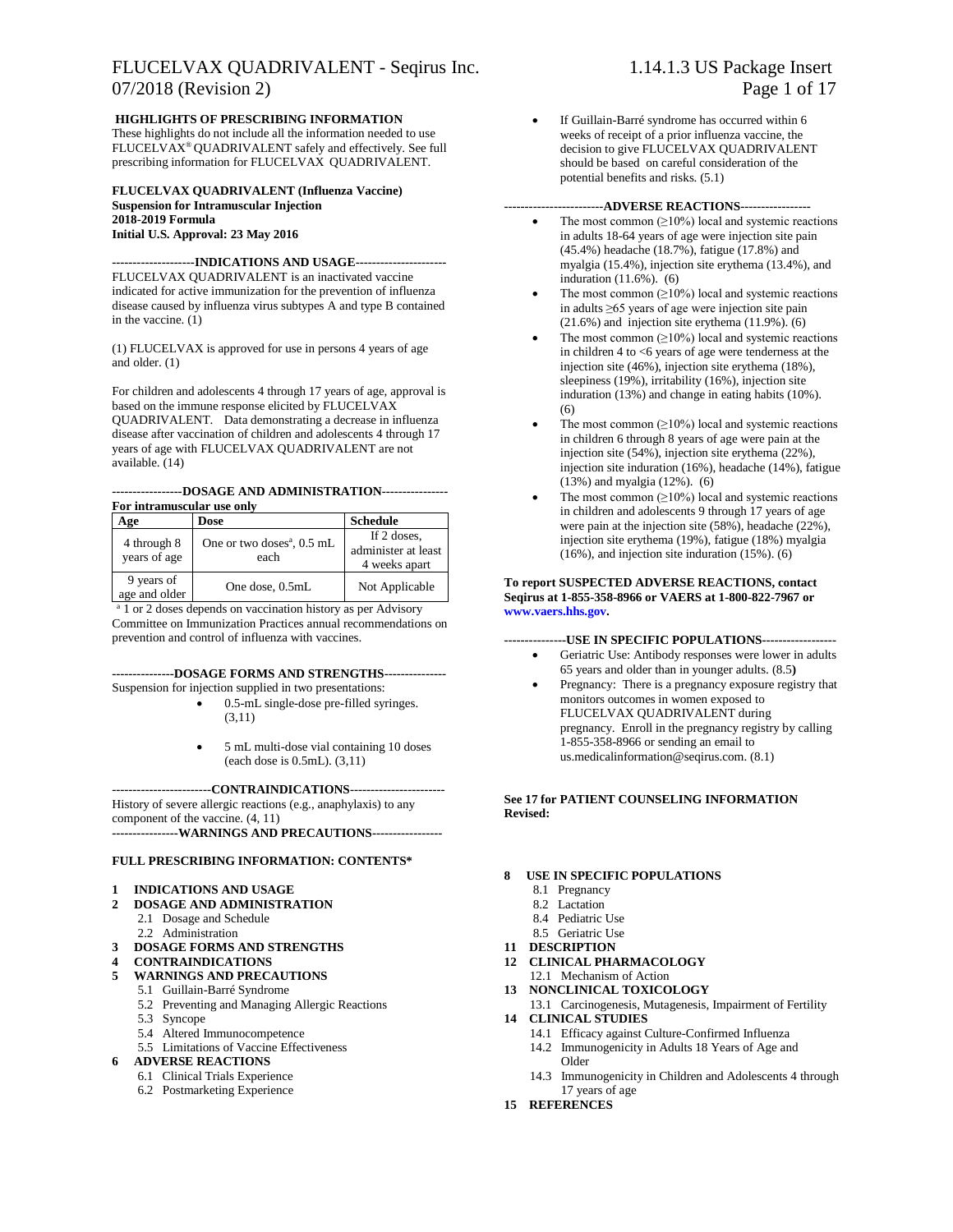#### **16 HOW SUPPLIED/STORAGE AND HANDLING 17 PATIENT COUNSELING INFORMATION**

\*Sections or subsections omitted from the full prescribing information are not listed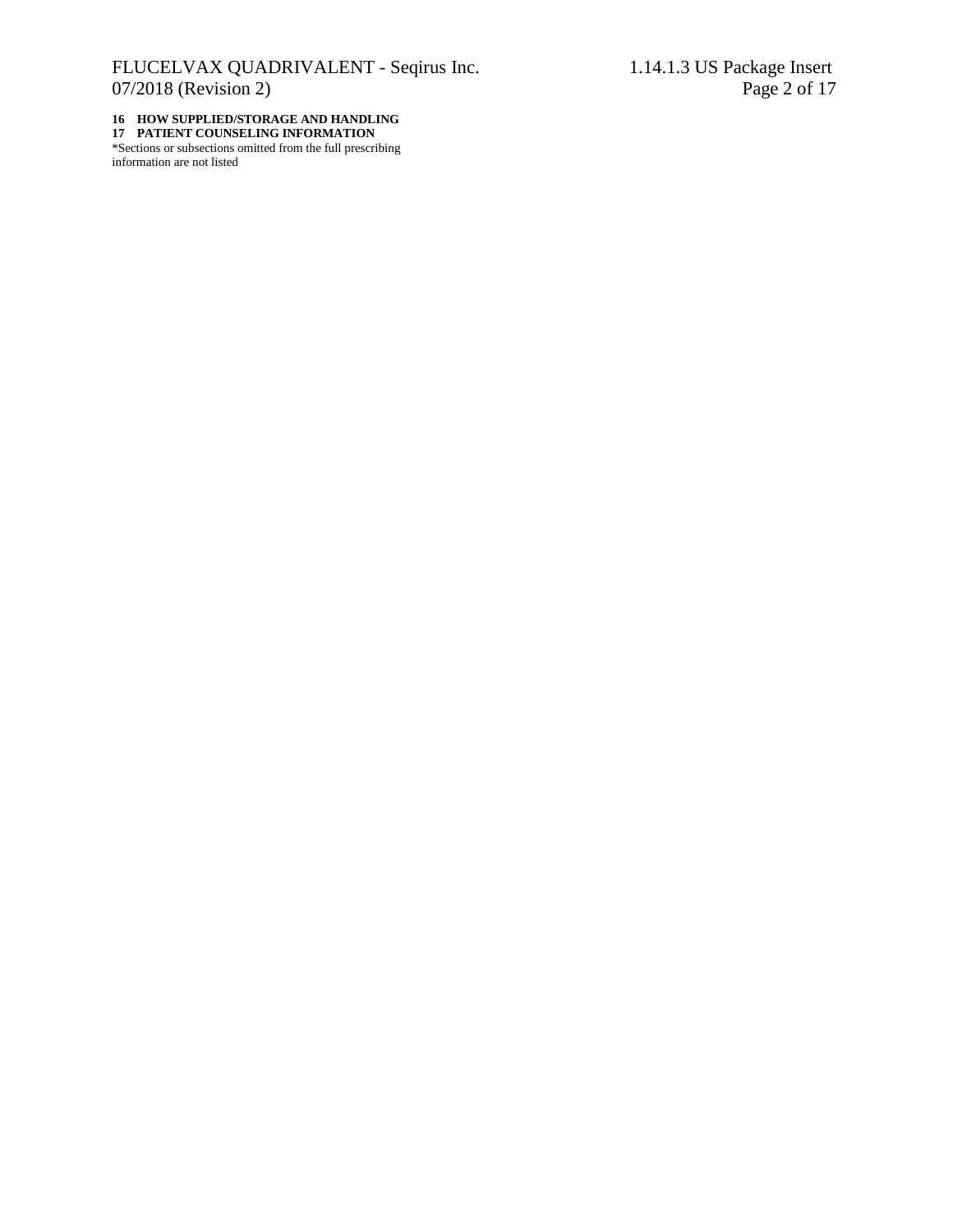# **FULL PRESCRIBING INFORMATION**

## **1 INDICATIONS AND USAGE**

FLUCELVAX QUADRIVALENT is an inactivated vaccine indicated for active immunization for the prevention of influenza disease caused by influenza virus subtypes A and type B contained in the vaccine. FLUCELVAX QUADRIVALENT is approved for use in persons 4 years of age and older. For children and adolescents 4 through 17 years of age, approval is based on the immune response elicited by FLUCELVAX QUADRIVALENT. Data demonstrating a decrease in influenza disease after vaccination of this age group with FLUCELVAX QUADRIVALENT are not available. *[see Clinical Studies (14)]*

#### **2 DOSAGE AND ADMINISTRATION**

#### **For intramuscular injection only.**

#### **2.1 Dosage and Schedule**

Administer FLUCELVAX QUADRIVALENT as a single 0.5 mL intramuscular injection preferably in the region of the deltoid muscle of the upper arm. Do not inject the vaccine in the gluteal region or areas where there may be a major nerve trunk.

#### **Table 1: Dosage and Schedule**

| Age                      | Dose                                          | <b>Schedule</b>                                  |
|--------------------------|-----------------------------------------------|--------------------------------------------------|
| 4 through 8 years of age | One or two doses <sup>1</sup> , $0.5$ mL each | If 2 doses, administer at<br>least 4 weeks apart |
| 9 years of age and older | One dose, 0.5mL                               | Not Applicable                                   |

<sup>1</sup> 1 or 2 doses depends on vaccination history as per Advisory Committee on Immunization Practices annual recommendations on prevention and control of influenza with vaccines.

#### **2.2 Administration**

Shake the syringe vigorously before administering and shake the multi-dose vial preparation each time before withdrawing a dose of vaccine. Parenteral drug products should be inspected visually for particulate matter and discoloration prior to administration whenever solution and container permit. [*see Description (11)*] If either condition exists, do not administer the vaccine. Between uses, return the multi-dose vial to the recommended storage conditions between 2º and 8ºC (36º and 46ºF). **Do not freeze.** Discard if the vaccine has been frozen.

Attach a sterile needle to the pre-filled syringe.

For the multi-dose vial, a separate sterile syringe and needle must be used for each injection to prevent transmission of infectious agents from one person to another. Needles should be disposed of properly and not recapped. It is recommended that small syringes (0.5 mL or 1 mL) should be used to minimize any product loss.

Administer intramuscularly only. Do not administer this product intravenously, intradermally or subcutaneously.

# **3 DOSAGE FORMS AND STRENGTHS**

FLUCELVAX QUADRIVALENT is a suspension for injection supplied in two presentations: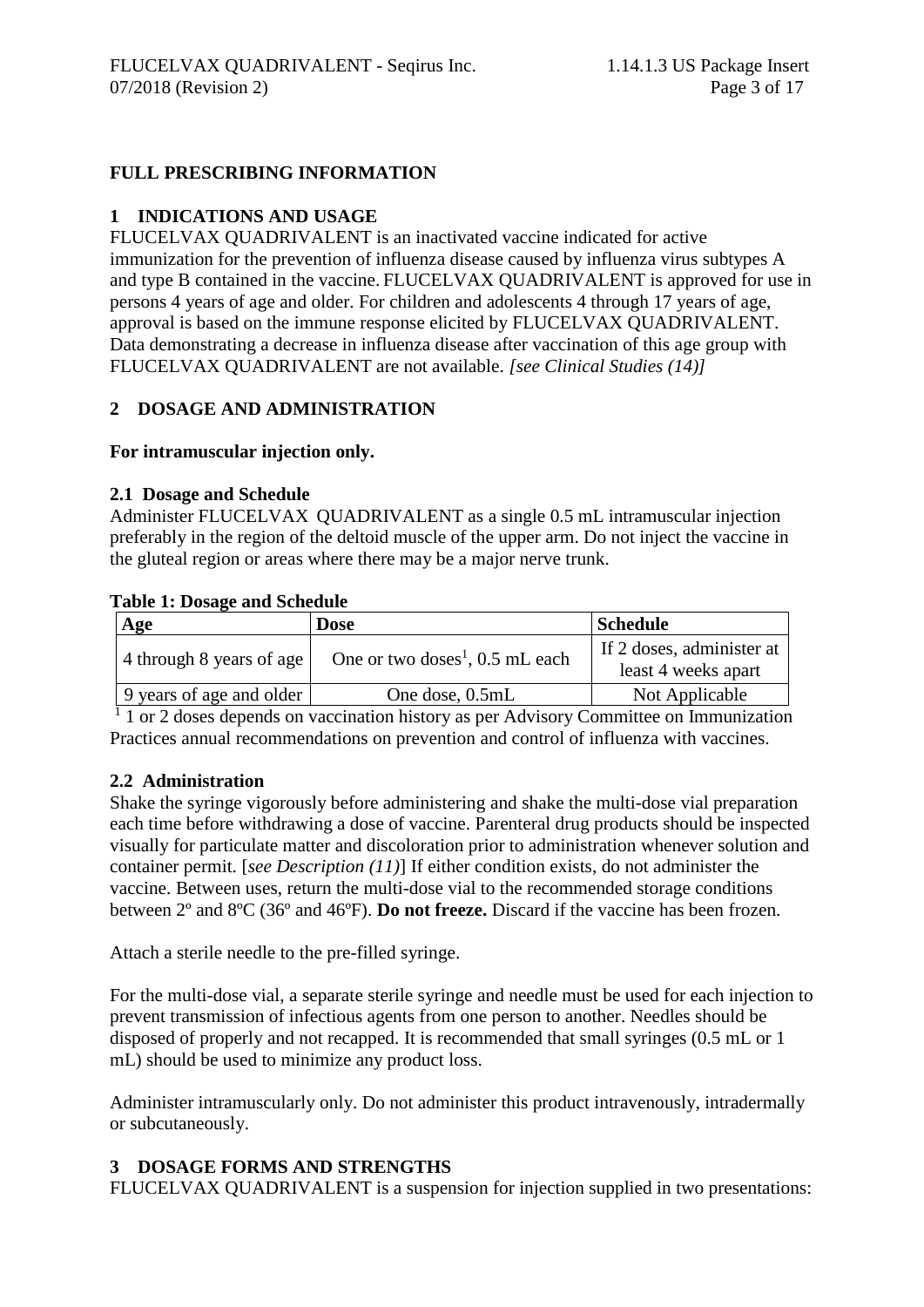- a 0.5 mL single-dose pre-filled Luer Lock syringe
- a 5 mL multi-dose vial containing 10 doses (each dose is 0.5 mL).

# **4 CONTRAINDICATIONS**

Do not administer FLUCELVAX QUADRIVALENT to anyone with a history of severe allergic reaction (e.g. anaphylaxis) to any component of the vaccine [*see Description (11)*].

# **5 WARNINGS AND PRECAUTIONS**

## **5.1 Guillain-Barré Syndrome**

The 1976 swine influenza vaccine was associated with an elevated risk of Guillain-Barré syndrome (GBS). Evidence for a causal relation of GBS with other influenza vaccines is inconclusive; if an excess risk exists, it is probably slightly more than 1 additional case per 1 million persons vaccinated.<sup>1</sup> If GBS has occurred after receipt of a prior influenza vaccine, the decision to give FLUCELVAX QUADRIVALENT should be based on careful consideration of the potential benefits and risks.

# **5.2 Preventing and Managing Allergic Reactions**

Appropriate medical treatment and supervision must be available to manage possible anaphylactic reactions following administration of the vaccine.

# **5.3 Syncope**

Syncope (fainting) can occur in association with administration of injectable vaccines, including Flucelvax. Syncope can be accompanied by transient neurological signs such as visual disturbance, paresthesia, and tonic-clonic limb movements. Procedures should be in place to avoid falling injury and to restore cerebral perfusion following syncope by maintaining a supine or Trendelenburg position.

# **5.4 Altered Immunocompetence**

After vaccination with FLUCELVAX QUADRIVALENT, immunocompromised individuals, including those receiving immunosuppressive therapy, may have a reduced immune response.

# **5.5 Limitations of Vaccine Effectiveness**

Vaccination with FLUCELVAX QUADRIVALENT may not protect all vaccine recipients against influenza disease.

# **6 ADVERSE REACTIONS**

# **6.1 Clinical Trials Experience**

The most common  $(\geq 10\%)$  local and systemic reactions in adults 18 through 64 years of age were injection site pain (45.4%), headache (18.7%), fatigue (17.8%) and myalgia (15.4%), injection site erythema (13.4%), and induration (11.6%).

The most common ( $\geq$ 10%) local and systemic reactions in adults  $\geq$ 65 years of age were injection site pain (21.6%), and injection site erythema (11.9%).

The most common  $(>10\%)$  local and systemic reactions in children 4 through 5 years of age after first dose of vaccine were tenderness at the injection site (46%), injection site erythema (18%), sleepiness (19%), irritability (16%), injection site induration (13%) and change in eating habits (10%).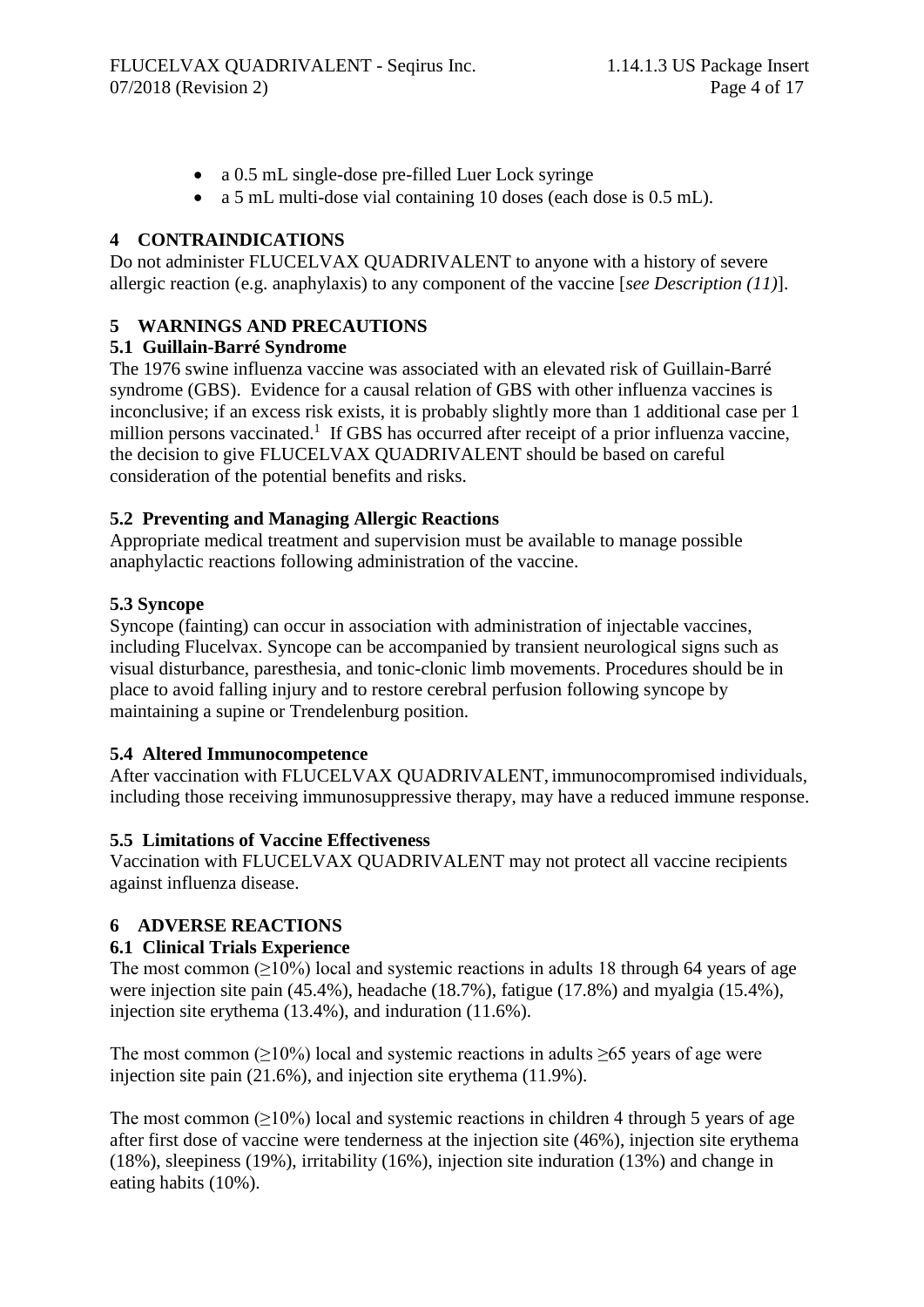The most common  $(\geq 10\%)$  local and systemic reactions in children 6 through 8 years of age after first dose of vaccine were pain at the injection site (54%), injection site erythema (22%), injection site induration (16%), headache (14%), fatigue (13%) and myalgia (12%).

The most common  $(\geq 10\%)$  local and systemic reactions in children and adolescents 9 through 17 years of age were pain at the injection site (58%), headache (22%), injection site erythema (19%), fatigue (18%) and myalgia (16%), and injection site induration (15%).

Because clinical studies are conducted under widely varying conditions, adverse reaction rates observed in the clinical studies of a vaccine cannot be directly compared to rates in clinical studies of another vaccine, and may not reflect rates observed in clinical practice.

#### **Adults 18 years of age and older:**

The safety of FLUCELVAX QUADRIVALENT in adults was evaluated in a randomized, double-blind, controlled study conducted in the US (Study 1). The safety population included a total of 2680 adults 18 years of age and older; 1340 adults 18 through 64 years of age and 1340 adults 65 years of age and older.

In this study, subjects received FLUCELVAX QUADRIVALENT or one of the two formulations of comparator trivalent influenza vaccine (TIV1c and TIV2c) (FLUCELVAX QUADRIVALENT (n=1335), TIV1c, n=676 or TIV2c, n= 669). The mean age of subjects who received FLUCELVAX QUADRIVALENT was 57.4 years of age; 54.8% of subjects were female and 75.6% were Caucasian, 13.4% were Black, 9.1% were Hispanics, 0.7% were American Indian and 0.3%, 0.1% and 0.7% were Asian, Native Hawaiian and others, respectively. The safety data observed are summarized in Table 2.

In this study, solicited local injection site and systemic adverse reactions were collected from subjects who completed a symptom diary card for 7 days following vaccination.

Solicited adverse reactions for FLUCELVAX QUADRIVALENT and comparator are summarized in Table 2.

| Table 2: Incidence of Solicited Adverse Reactions in the Safety Population <sup>1</sup> Reported |  |  |
|--------------------------------------------------------------------------------------------------|--|--|
| <b>Within 7 Days of Vaccination (Study 1)</b>                                                    |  |  |

|                                |               | 18 through 64 years of age |           | $\geq 65$ years of age        |                            |           |  |
|--------------------------------|---------------|----------------------------|-----------|-------------------------------|----------------------------|-----------|--|
|                                |               |                            |           | Percentages $(\frac{6}{6})^2$ |                            |           |  |
|                                | <b>FLUCEL</b> | <b>Trivalent Influenza</b> |           | <b>FLUCELV</b>                | <b>Trivalent Influenza</b> |           |  |
|                                | <b>VAX</b>    | <b>Vaccine</b>             |           | AX                            | <b>Vaccine</b>             |           |  |
|                                | <b>QUADRI</b> | <b>TIV1c</b>               | TIV2c     | <b>QUADRIV</b>                | <b>TIV1c</b>               | TIV2c     |  |
|                                | <b>VALENT</b> | $N = 330$                  | $N = 327$ | <b>ALENT</b>                  | $N = 340$                  | $N = 336$ |  |
|                                | $N = 663$     |                            |           | $N = 656$                     |                            |           |  |
| <b>Local Adverse Reactions</b> |               |                            |           |                               |                            |           |  |
| Injection site<br>induration   | 11.6(0)       | 9.7(0.3)                   | 10.4(0)   | 8.7(0)                        | 6.8(0)                     | 7.7(0)    |  |
| Injection site<br>erythema     | 13.4(0)       | 13.3(0)                    | 10.1(0)   | 11.9(0)                       | 10.6(0)                    | 10.4(0)   |  |
| Injection site<br>ecchymosis   | 3.8(0)        | 3.3(0.3)                   | 5.2(0)    | 4.7(0)                        | 4.4(0)                     | 5.4(0)    |  |
| Injection site<br>pain         | 45.4(0.5)     | 37.0(0.3)                  | 40.7(0)   | 21.6(0)                       | 18.8(0)                    | 18.5(0)   |  |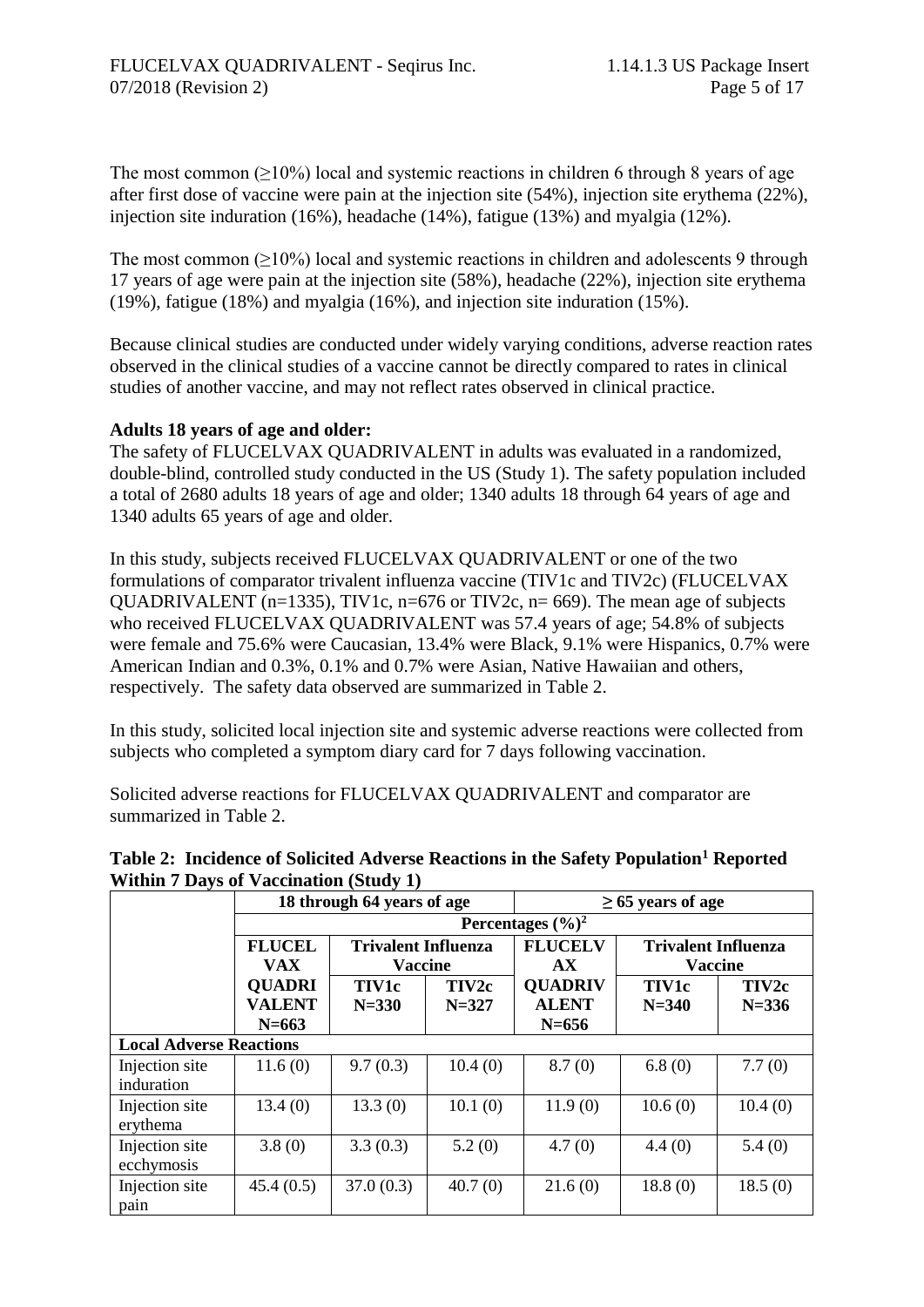|                                   |               | 18 through 64 years of age |           | $\geq 65$ years of age        |                            |                |
|-----------------------------------|---------------|----------------------------|-----------|-------------------------------|----------------------------|----------------|
|                                   |               |                            |           | Percentages $(\frac{6}{6})^2$ |                            |                |
|                                   | <b>FLUCEL</b> | <b>Trivalent Influenza</b> |           | <b>FLUCELV</b>                | <b>Trivalent Influenza</b> |                |
|                                   | <b>VAX</b>    | <b>Vaccine</b>             |           | AX                            |                            | <b>Vaccine</b> |
|                                   | <b>QUADRI</b> | <b>TIV1c</b>               | TIV2c     | <b>QUADRIV</b>                | <b>TIV1c</b>               | TIV2c          |
|                                   | <b>VALENT</b> | $N = 330$                  | $N = 327$ | <b>ALENT</b>                  | $N = 340$                  | $N = 336$      |
|                                   | $N = 663$     |                            |           | $N = 656$                     |                            |                |
| <b>Systemic Adverse Reactions</b> |               |                            |           |                               |                            |                |
| Chills                            | 6.2(0.2)      | 6.4(0.6)                   | 6.4(0)    | 4.4(0.3)                      | 4.1(0.3)                   | 4.5(0.6)       |
| Nausea                            | 9.7(0.3)      | 7.3(0.9)                   | 8.9(1.2)  | 3.8(0.2)                      | 4.1(0)                     | 4.2(0.3)       |
| Myalgia                           | 15.4(0.8)     | 14.5(0.9)                  | 15.0(1.2) | 8.2(0.2)                      | 9.4(0.3)                   | 8.3(0.6)       |
| Arthralgia                        | 8.1(0.5)      | 8.2(0)                     | 9.5(0.9)  | 5.5(0.5)                      | 5.0(0.3)                   | 6.8(0.9)       |
| Headache                          | 18.7(0.9)     | 18.5(0.9)                  | 18.7(0.6) | 9.3(0.3)                      | 8.5(0.6)                   | 8.3(0.6)       |
| Fatigue                           | 17.8(0.6)     | 22.1(0.3)                  | 15.6(1.5) | 9.1(0.8)                      | 10.6(0.3)                  | 8.9(0.6)       |
| Vomiting                          | 2.6(0)        | 1.5(0.3)                   | 0.9(0)    | 0.9(0.2)                      | 0.3(0)                     | 0.6(0)         |
| Diarrhea                          | 7.4(0.6)      | 7.6(0)                     | 7.6(0.6)  | 4.3(0.5)                      | 5.0(0.9)                   | 5.1(0.3)       |
| Loss of                           | 8.3(0.3)      | 8.5(0.3)                   | 8.3(0.9)  | 4.0(0.2)                      | 5.0(0)                     | 3.6(0.3)       |
| appetite                          |               |                            |           |                               |                            |                |
| Fever: $\geq$ 38.0                |               |                            |           |                               |                            |                |
| °C ( $\geq$ 40.0°C)               | 0.8(0)        | 0.6(0)                     | 0.3(0)    | 0.3(0)                        | 0.9(0)                     | 0.6(0)         |

<sup>1</sup>Safety population: all subjects in the exposed population who provided post-vaccination safety data

<sup>2</sup>Percentage of severe adverse reactions are presented in parenthesis Study 1: NCT01992094

Unsolicited adverse events were collected for 21 days after vaccination. In adults 18 years of age and older, unsolicited adverse events were reported in 16.1% of subjects who received FLUCELVAX QUADRIVALENT, within 21 days after vaccination**.**

In adults 18 years of age and older, serious adverse events (SAEs) were collected throughout the study duration (until 6 months after vaccination) and were reported by 3.9%, of the subjects who received FLUCELVAX QUADRIVALENT. None of the SAEs were assessed as being related to study vaccine.

## **Children and Adolescents 4 through 17 years of age:**

The safety of FLUCELVAX QUADRIVALENT in children was evaluated in a randomized, double-blind, controlled study conducted in the US (Study 2). The safety population included a total of 2332 children 4 through 17 years of age; 1161 children 4 through 8 years of age and 1171 children 9 through 17 years of age.

In this study, subjects received FLUCELVAX QUADRIVALENT or one of the two formulations of comparator trivalent influenza vaccine (FLUCELVAX QUADRIVALENT n=1159, TIV1c, n=593 or TIV2c, n= 580). Children 9 through 17 years of age received a single dose of FLUCELVAX QUADRIVALENT or comparator vaccine. Children 4 through 8 years of age received one or two doses (separated by 4 weeks) of FLUCELVAX QUADRIVALENT or comparator vaccine based on determination of the subject's prior influenza vaccination history. The mean age of subjects who received FLUCELVAX QUADRIVALENT was 9.6 years of age; 48% of subjects were female and 53% were Caucasian. The safety data observed are summarized in Table 3 and Table 4.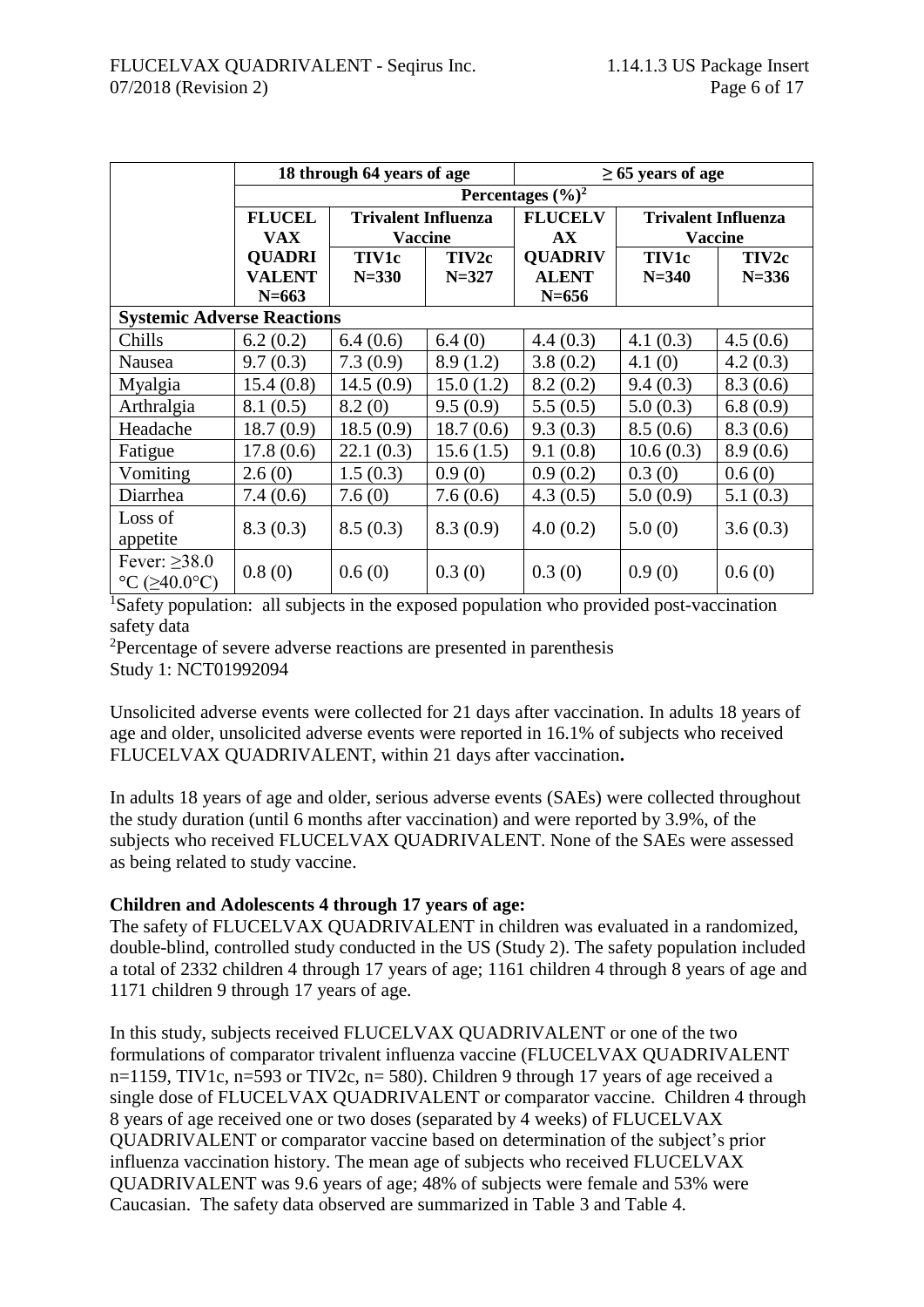In this study, solicited local injection site and systemic adverse reactions were collected from subjects who completed a symptom diary card for 7 days following vaccination.

Solicited adverse reactions for FLUCELVAX QUADRIVALENT and comparator are summarized in Table 3 and Table 4.

| Table 3: Incidence of Solicited Adverse Reactions in the Safety Population <sup>1</sup> (4 through 5                                                                                                                                                                                                                                                                                                                   |  |
|------------------------------------------------------------------------------------------------------------------------------------------------------------------------------------------------------------------------------------------------------------------------------------------------------------------------------------------------------------------------------------------------------------------------|--|
| years of age) Reported Within 7 Days of the First dose of Vaccination (Study 2)                                                                                                                                                                                                                                                                                                                                        |  |
| $\alpha$ , $\alpha$ , $\alpha$ , $\alpha$ , $\alpha$ , $\alpha$ , $\alpha$ , $\alpha$ , $\alpha$ , $\alpha$ , $\alpha$ , $\alpha$ , $\alpha$ , $\alpha$ , $\alpha$ , $\alpha$ , $\alpha$ , $\alpha$ , $\alpha$ , $\alpha$ , $\alpha$ , $\alpha$ , $\alpha$ , $\alpha$ , $\alpha$ , $\alpha$ , $\alpha$ , $\alpha$ , $\alpha$ , $\alpha$ , $\alpha$ , $\alpha$ , $\alpha$ , $\alpha$ , $\alpha$ , $\alpha$ , $\alpha$ , |  |

|                                           | Children 4 through 5 years              |                                    |                 |  |  |  |  |  |
|-------------------------------------------|-----------------------------------------|------------------------------------|-----------------|--|--|--|--|--|
|                                           | Percentages $(\frac{6}{6})^2$           |                                    |                 |  |  |  |  |  |
|                                           | <b>FLUCELVAX</b><br><b>QUADRIVALENT</b> | <b>Trivalent Influenza Vaccine</b> |                 |  |  |  |  |  |
|                                           | $N = 182$                               | <b>TIV1c</b><br>$N=91$             | TIV2c<br>$N=93$ |  |  |  |  |  |
| <b>Local Adverse Reactions</b>            |                                         |                                    |                 |  |  |  |  |  |
| Injection site<br>induration              | 13(1)                                   | 20(2)                              | 13(0)           |  |  |  |  |  |
| Injection site<br>erythema                | 18(1)                                   | 23(1)                              | 17(0)           |  |  |  |  |  |
| Injection site<br>ecchymosis              | 9(0)                                    | 11(0)                              | 8(0)            |  |  |  |  |  |
| Injection site<br>tenderness              | 46(1)                                   | 45(1)                              | 43(0)           |  |  |  |  |  |
| <b>Systemic Adverse Reactions</b>         |                                         |                                    |                 |  |  |  |  |  |
| Change in eating<br>habits                | 10(1)                                   | $\overline{7}$                     | 6               |  |  |  |  |  |
| Sleepiness                                | 19(1)                                   | 12(3)                              | 10(0)           |  |  |  |  |  |
| Irritability                              | 16(2)                                   | 10(2)                              | 10(1)           |  |  |  |  |  |
| Chills                                    | 5(1)                                    | 2(0)                               | 1(0)            |  |  |  |  |  |
| Vomiting                                  | 4(0)                                    | 2(0)                               | 2(0)            |  |  |  |  |  |
| Diarrhea                                  | 4(0)                                    | 2(0)                               | 2(0)            |  |  |  |  |  |
| Fever: $\geq$ 38.0 °C<br>$(\geq 40.0$ °C) | 4(0)                                    | 4(0)                               | 3(0)            |  |  |  |  |  |

<sup>1</sup>Safety population: all subjects in the exposed population who provided post-vaccination safety data.

<sup>2</sup>Percentage of subjects with severe adverse reactions are presented in parenthesis. Study 2: NCT01992107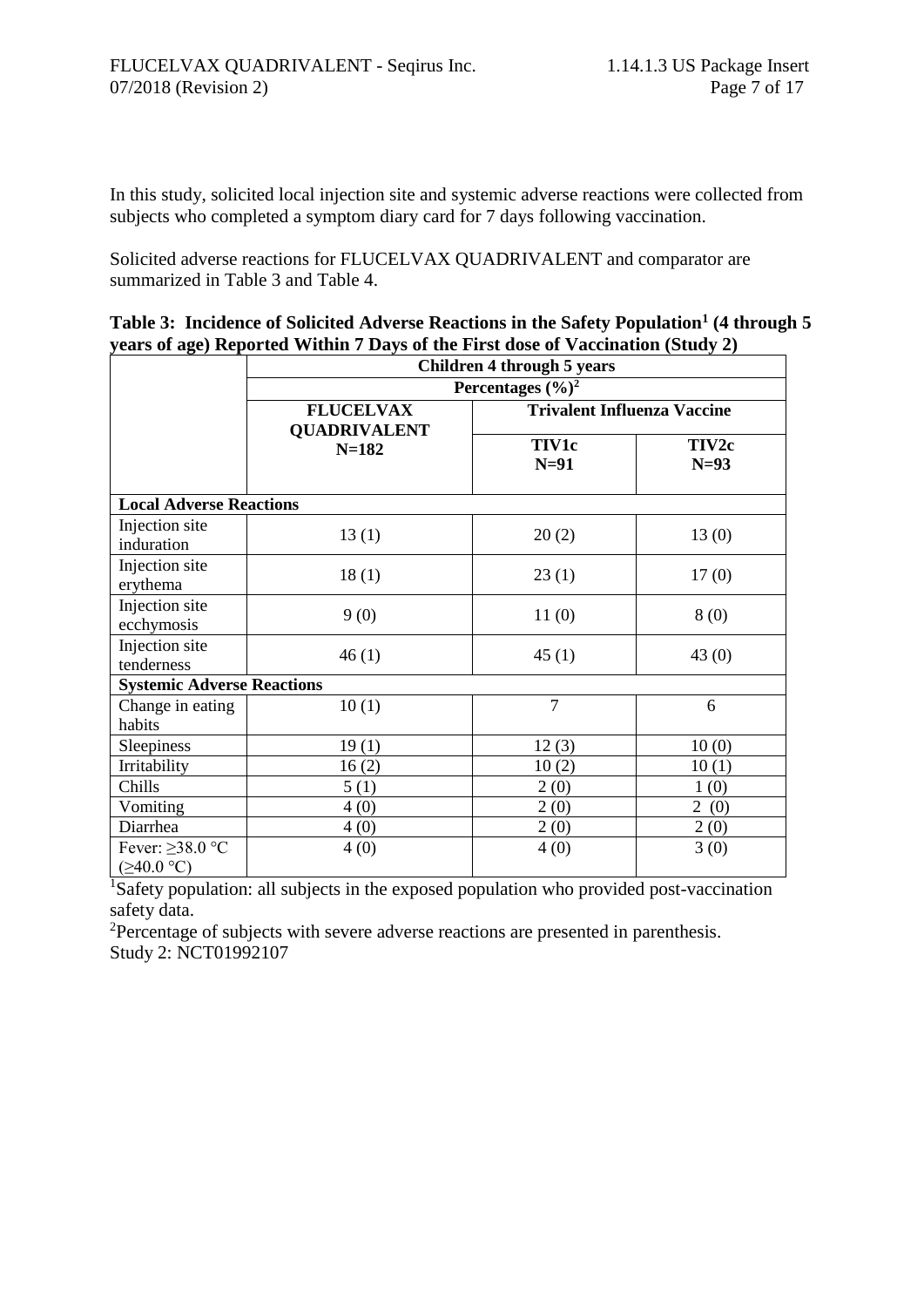|                                           | Children 6 through 8 years (after<br>first dose) |              |                   | <b>Children 9 through 17 years</b> |              |                          |  |
|-------------------------------------------|--------------------------------------------------|--------------|-------------------|------------------------------------|--------------|--------------------------|--|
|                                           |                                                  |              |                   | Percentages $(\frac{6}{6})^2$      |              |                          |  |
|                                           |                                                  |              | <b>Trivalent</b>  | <b>FLUCELVAX</b>                   |              | <b>Trivalent</b>         |  |
|                                           | <b>FLUCELVAX</b>                                 |              | Influenza vaccine | <b>QUADRIVAL</b>                   |              | <b>Influenza Vaccine</b> |  |
|                                           | <b>QUADRIVAL</b>                                 | <b>TIV1c</b> |                   | <b>ENT</b><br>$N = 579$            | <b>TIV1c</b> | TIV2c                    |  |
|                                           | <b>ENT</b><br>$N = 371 - 372$                    | $N = 185$    | TIV2c<br>$N=186$  |                                    | $N = 294$    | $N = 281 -$<br>282       |  |
| <b>Local Adverse Reactions</b>            |                                                  |              |                   |                                    |              |                          |  |
| Injection site<br>induration              | 16(0)                                            | 19(1)        | 13(0)             | 15(0)                              | 15(0)        | 13(1)                    |  |
| Injection site<br>erythema                | 22(0)                                            | 23(1)        | 20(0)             | 19(1)                              | 17(0)        | 15(1)                    |  |
| Injection site<br>ecchymosis              | 9(0)                                             | 9(0)         | 8(0)              | 4(0)                               | 5(0)         | 5(0)                     |  |
| Injection site<br>pain                    | 54(1)                                            | 57(1)        | 58(2)             | 58(1)                              | 51(1)        | 50(0)                    |  |
| <b>Systemic Adverse Reactions</b>         |                                                  |              |                   |                                    |              |                          |  |
| Chills                                    | 4(1)                                             | 3(0)         | 4(0)              | 7(0)                               | 6(1)         | 4(1)                     |  |
| Nausea                                    | 8(1)                                             | 5(0)         | 5(1)              | 9(1)                               | 8(1)         | 7(1)                     |  |
| Myalgia                                   | 12(1)                                            | 14(0)        | 10(0)             | 16(1)                              | 17(1)        | 15(1)                    |  |
| Arthralgia                                | 4(0)                                             | 5(0)         | 4(0)              | 6(0)                               | 6(0)         | 8(1)                     |  |
| Headache                                  | 14(1)                                            | 13(0)        | 12(0)             | 22(1)                              | 23(2)        | 18(1)                    |  |
| Fatigue                                   | 13(2)                                            | 14(0)        | 18(0)             | $18 (=1)$                          | 16(1)        | 16(1)                    |  |
| Vomiting                                  | 3(1)                                             | 3(0)         | 3(0)              | 2(0)                               | 1(0)         | 2(0)                     |  |
| Diarrhea                                  | 3(1)                                             | 6(1)         | 5(0)              | 4(0)                               | 4(0)         | 3(1)                     |  |
| Loss of appetite                          | 9(1)                                             | 5(0)         | 8(1)              | 9(0)                               | 9(1)         | 9(0)                     |  |
| Fever: $\geq$ 38.0 °C<br>$(\geq 40.0$ °C) | 4(0)                                             | 3(0)         | 2(0)              | 1(1)                               | 3(0)         | 1(0)                     |  |

**Table 4: Incidence of Solicited Adverse Reactions in the Safety Population<sup>1</sup> (Children 6 through 17 years of age) Reported Within 7 Days of Vaccination (Study 2)**

<sup>1</sup>Safety population: all subjects in the exposed population who provided post-vaccination safety data.

<sup>2</sup>Percentage of subjects with severe adverse reactions are presented in parenthesis. Study 2: NCT 01992107

In children who received a second dose of FLUCELVAX QUADRIVALENT, TIV1c, or TIV2c, the incidence of adverse reactions following the second dose of vaccine were similar to those observed with the first dose.

Unsolicited adverse events were collected for 21 days after last vaccination. In children 4 through 17 years of age, unsolicited adverse events were reported in 24.3% of subjects who received FLUCELVAX QUADRIVALENT, within 3 weeks after last vaccination. In children 4 through 17 years of age, serious adverse events (SAEs) were collected throughout the study duration (until 6 months after last vaccination) and were reported by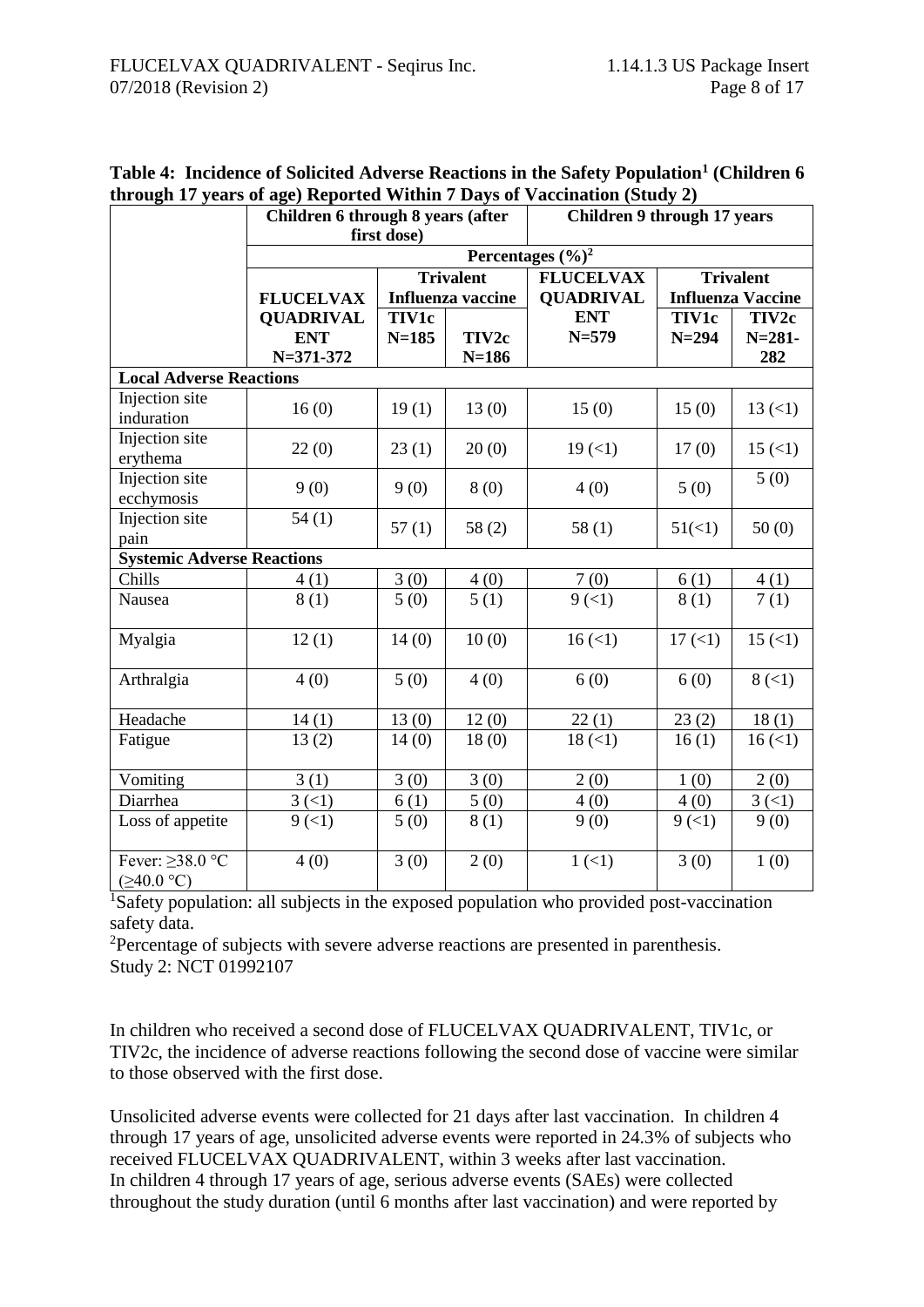0.5% of the subjects who received FLUCELVAX QUADRIVALENT. None of the SAEs were assessed as being related to study vaccine.

#### **6.2 Postmarketing Experience**

The following additional adverse events have been identified during post-approval use of FLUCELVAX QUADRIVALENT. Because these events are reported voluntarily from a population of uncertain size, it is not always possible to reliably estimate their frequency or establish a causal relationship to the vaccine.

*Immune system disorders*: Allergic or immediate hypersensitivity reactions, including anaphylactic shock.

*Nervous systems disorders:* Syncope, presyncope, paresthesia.

*Skin and subcutaneous tissue disorders*: Generalized skin reactions including pruritus, urticaria or non-specific rash.

*General disorders and administration site conditions*: Extensive swelling of injected limb.

#### **8 USE IN SPECIFIC POPULATIONS 8.1 Pregnancy**

#### Pregnancy Exposure Registry

There is a pregnancy exposure registry that monitors pregnancy outcomes in women exposed to FLUCELVAX QUADRIVALENT during pregnancy. Women who are vaccinated with FLUCELVAX QUADRIVALENT during pregnancy are encouraged to enroll in the registry by calling 1-855-358-8966 or sending an email to Seqirus at [us.medicalinformation@seqirus.com.](mailto:us.medicalinformation@seqirus.com)

#### Risk Summary

All pregnancies have a risk of birth defect, loss, or other adverse outcomes. In the U.S. general population, the estimated background risk of major birth defects and miscarriage in clinically recognized pregnancies is 2% to 4% and 15% to 20%, respectively. There are insufficient data for FLUCELVAX QUADRIVALENT in pregnant women to inform vaccine-associated risks in pregnancy.

There were no developmental toxicity studies of FLUCELVAX QUADRIVALENT performed in animals. A developmental toxicity study has been performed in female rabbits administered FLUCELVAX (trivalent formulation) prior to mating and during gestation. The dose was 0.5 mL on each occasion (a single human dose is 0.5 mL). This study revealed no evidence of harm to the fetus due to FLUCELVAX (trivalent formulation) (*see 8.1 Data*). Clinical Considerations

#### *Disease-associated Maternal and/or Embryo-Fetal Risk*

Pregnant women are at increased risk for severe illness due to influenza compared to non-pregnant women. Pregnant women with influenza may be at increased risk for adverse pregnancy outcomes, including preterm labor and delivery.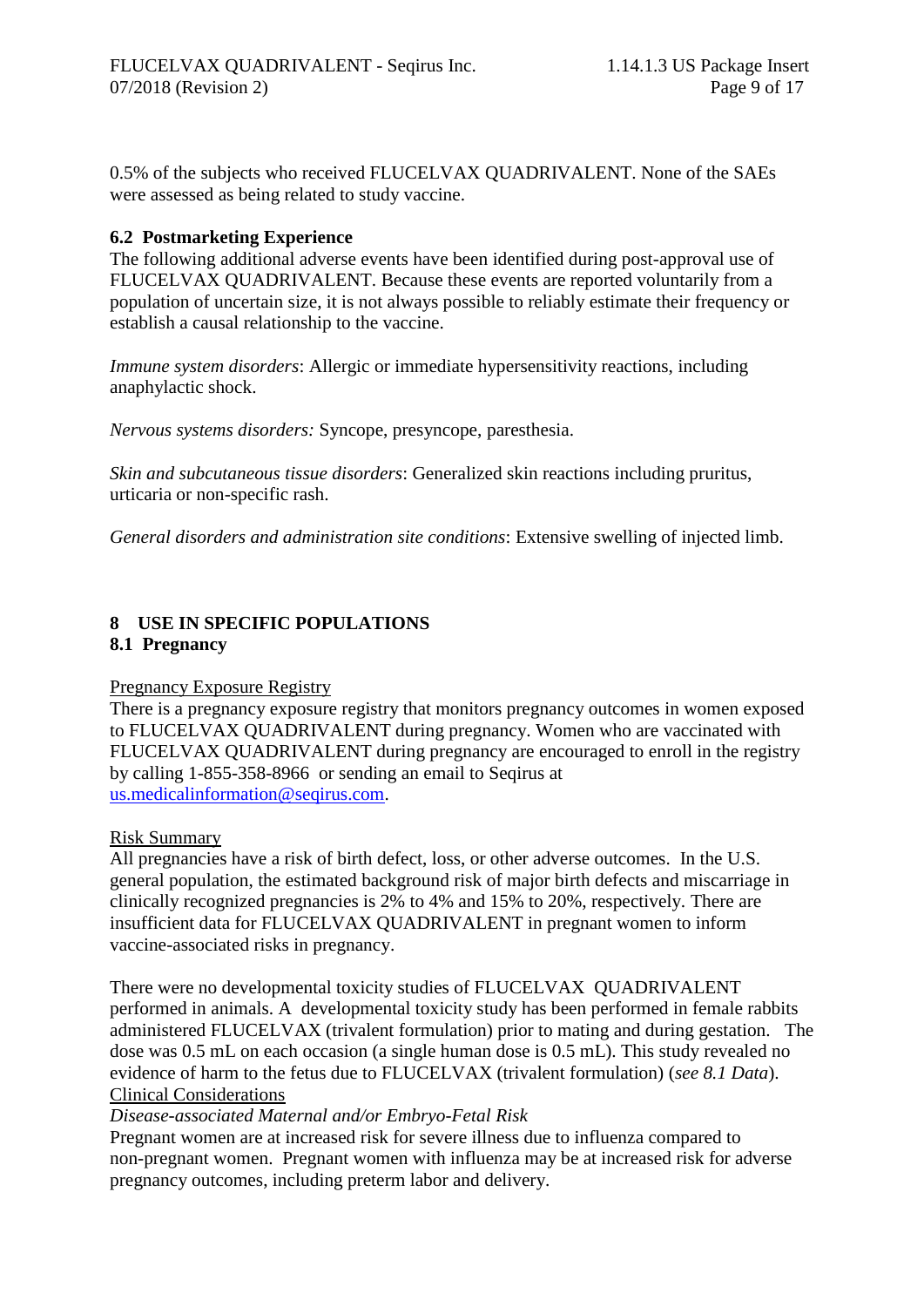#### Data

*Animal Data*

In a developmental toxicity study, female rabbits were administered of FLUCELVAX (trivalent formulation) by intramuscular injection 1, 3, and 5 weeks prior to mating, and on gestation days 7 and 20. The dose was 0.5 mL on each occasion (a single human dose is 0.5 mL). No vaccine-related fetal malformations or variations and no adverse effects on preweaning development were observed in the study.

## **8.2 Lactation**

Risk Summary

It is not known whether FLUCELVAX QUADRIVALENT is excreted in human milk. Data are not available to assess the effects of FLUCELVAX QUADRIVALENT on the breastfed infant or on milk production/excretion.

The developmental and health benefits of breastfeeding should be considered along with the mother's clinical need for FLUCELVAX QUADRIVALENT and any potential adverse effects on the breastfed child from FLUCELVAX QUADRIVALENT or from the underlying maternal condition. For preventive vaccines, the underlying maternal condition is susceptibility to disease prevented by the vaccine or the effects on milk production.

## **8.4 Pediatric Use**

Safety and effectiveness have not been established in children less than 4 years of age.

## **8.5 Geriatric Use**

Of the total number of subjects who received one dose of FLUCELVAX QUADRIVALENT in clinical studies and included in the safety population (2493), 26.47% (660) were 65 years of age and older and 7.7% (194) were 75 years of age or older.

Antibody responses to FLUCELVAX QUADRIVALENT were lower in the geriatric (adults 65 years and older) population than in younger subjects. [*see Clinical Studies (14.3)*]

## **11 DESCRIPTION**

FLUCELVAX QUADRIVALENT (Influenza Vaccine), a vaccine for intramuscular injection, is a subunit influenza vaccine prepared from virus propagated in Madin Darby Canine Kidney (MDCK) cells, a continuous cell line. These cells were adapted to grow freely in suspension in culture medium. The virus is inactivated with ß-propiolactone, disrupted by the detergent cetyltrimethylammonium bromide and purified through several process steps. Each of the 4 virus strains is produced and purified separately then pooled to formulate the quadrivalent vaccine.

FLUCELVAX QUADRIVALENT is a sterile, slightly opalescent suspension in phosphate buffered saline. FLUCELVAX QUADRIVALENT is standardized according to United States Public Health Service requirements for the 2018-2019 influenza season and is formulated to contain a total of 60 micrograms (mcg) hemagglutinin (HA) per 0.5 mL dose in the recommended ratio of 15 mcg HA of each of the following four influenza strains: A/Singapore/GP1908/2015 IVR-180 (H1N1) (an A/Michigan/45/2015-like virus); A/North Carolina/04/2016 (H3N2) (an A/Singapore/INFIMH-16-0019/2016 -like virus); B/Iowa/06/2017 (a B/Colorado/06/2017-like virus);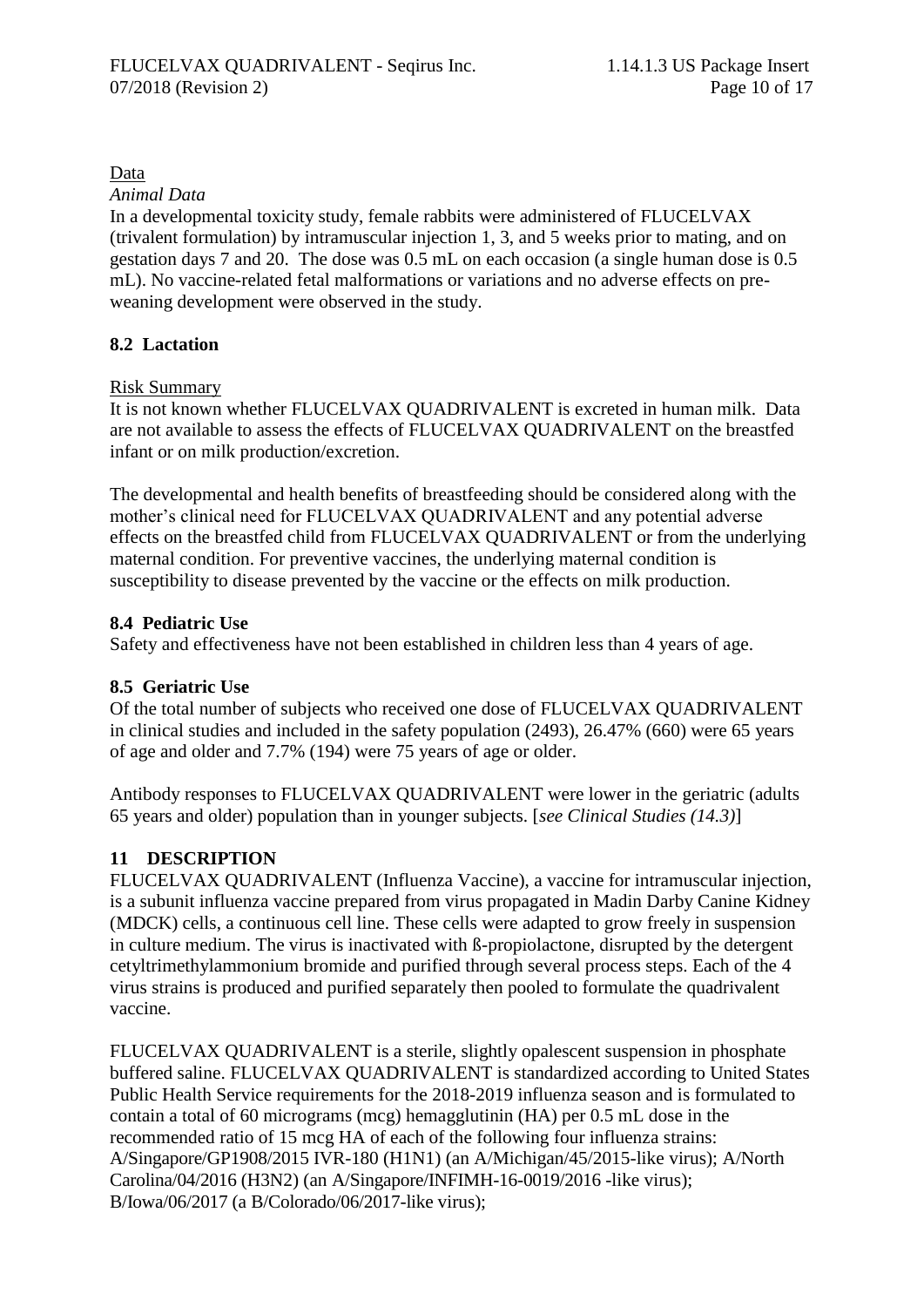B/Singapore/INFTT-16-0610/2016 (a B/Phuket/3073/2013-like virus). Each dose of FLUCELVAX QUADRIVALENT may contain residual amounts of MDCK cell protein ( $\leq$ 8.4 mcg), protein other than HA ( $\leq$  160 mcg), MDCK cell DNA ( $\leq$  10 ng), polysorbate 80 ( $\leq$  1500 mcg), cetyltrimethlyammonium bromide ( $\leq$  18 mcg), and βpropiolactone (<0.5 mcg), which are used in the manufacturing process.

FLUCELVAX QUADRIVALENT 0.5 mL pre-filled syringes contain no preservative or antibiotics.

FLUCELVAX QUADRIVALENT 5 mL multi-dose vial formulation contains thimerosal, a mercury derivative, added as a preservative. Each 0.5 mL dose from the multi-dose vial contains 25 mcg mercury. FLUCELVAX QUADRIVALENT 5 mL multi-dose vial formulation contains no antibiotics.

The tip caps and plungers of the prefilled syringes and the multi-dose vial stopper are not made with natural rubber latex.

# **12 CLINICAL PHARMACOLOGY**

# **12.1 Mechanism of Action**

Influenza illness and its complications follow infection with influenza viruses. Global surveillance and analysis of influenza virus isolates permits identification of yearly antigenic variants. Since 1977, antigenic variants of influenza A (H1N1 and H3N2) viruses and influenza B viruses have been in global circulation. Specific levels of hemagglutination inhibition (HI) antibody titers induced by vaccination with inactivated influenza virus vaccine have not been correlated with protection from influenza illness. In some studies, HI antibody titers of ≥1:40 have been associated with protection from influenza illness in up to 50% of subjects. $2,3$ 

Antibody against one influenza virus type or subtype confers little or no protection against another. Furthermore, antibody to one antigenic variant of influenza virus might not protect against a new antigenic variant of the same type or subtype. Frequent development of antigenic variants through antigenic drift is the virologic basis for seasonal epidemics and the reason for the usual change of one or more strains in each year's influenza vaccine. Therefore, inactivated influenza vaccines are standardized to contain the hemagglutinin of influenza virus strains representing the influenza viruses likely to circulate in the United States in the upcoming winter.

Annual influenza vaccination is recommended by the Advisory Committee on Immunization Practices because immunity declines during the year after vaccination, and because circulating strains of influenza virus change from year to year.<sup>4</sup>

## **13 NONCLINICAL TOXICOLOGY**

# **13.1 Carcinogenesis, Mutagenesis, Impairment of Fertility**

FLUCELVAX QUADRIVALENT has not been evaluated for carcinogenic or mutagenic potential, or for impairment of male fertility in animals.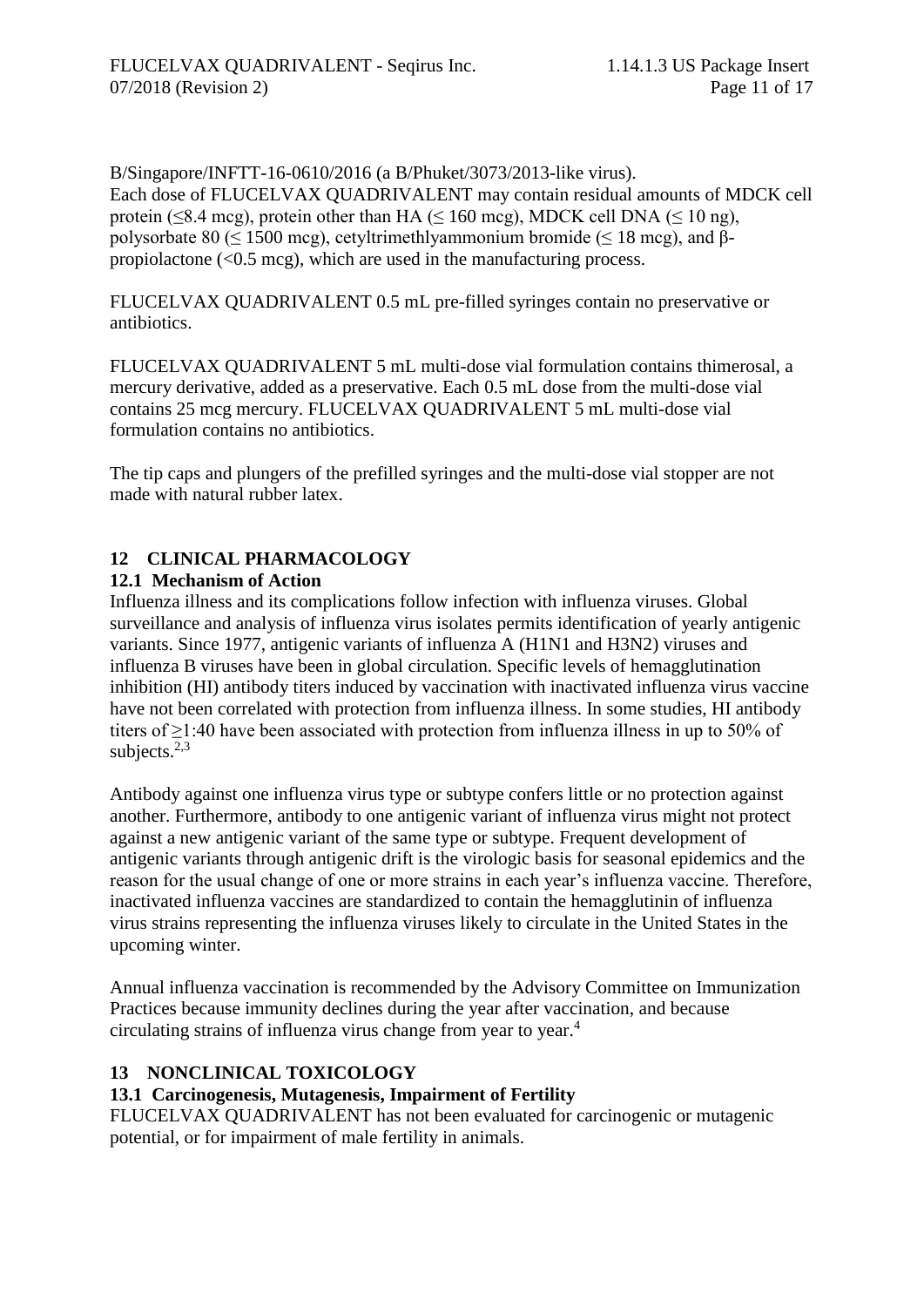FLUCELVAX (trivalent formulation) administered to female rabbits had no effect on fertility [see Use in Specific Population (8.1)]

# **14 CLINICAL STUDIES**

## **14.1 Efficacy against Culture-Confirmed Influenza**

The efficacy experience with FLUCELVAX is relevant to FLUCELVAX QUADRIVALENT because both vaccines are manufactured using the same process and have overlapping compositions.

A multinational (US, Finland, and Poland), randomized, observer-blind, placebo-controlled trial was performed to assess clinical efficacy and safety of FLUCELVAX during the 2007- 2008 influenza season in adults aged 18 through 49 years. A total of 11,404 subjects were enrolled to receive FLUCELVAX (N=3828), AGRIFLU (N=3676) or placebo (N=3900) in a 1:1:1 ratio. Among the overall study population enrolled, the mean age was 33 years, 55% were female, 84% were Caucasian, 7% were Black, 7% were Hispanic, and 2% were of other ethnic origin.

FLUCELVAX efficacy was assessed by the prevention of culture-confirmed symptomatic influenza illness caused by viruses antigenically matched to those in the vaccine and prevention of influenza illness caused by all influenza viruses compared to placebo. Influenza cases were identified by active and passive surveillance of influenza-like illness (ILI). ILI was defined as a fever (oral temperature  $>100.0$ °F / 38°C) and cough or sore throat. Nose and throat swab samples were collected for analysis within 120 hours of onset of an influenza-like illness in the period from 21 days to 6 months after vaccination. Overall vaccine efficacy against all influenza viral subtypes and vaccine efficacy against individual influenza viral subtypes were calculated (Tables 5 and 6, respectively).

|                                      | Number of<br>subjects per<br>protocol | Number of<br>subjects with<br>influenza | <b>Attack Rate</b><br>(% ) | Vaccine Efficacy $(VE)^{1,2}$ |                                                         |  |  |
|--------------------------------------|---------------------------------------|-----------------------------------------|----------------------------|-------------------------------|---------------------------------------------------------|--|--|
|                                      |                                       |                                         |                            | $\%$                          | Lower Limit of One-<br>Sided 97.5% CI of<br>$VE^{2, 3}$ |  |  |
| <b>Antigenically Matched Strains</b> |                                       |                                         |                            |                               |                                                         |  |  |
| <b>FLUCELVAX</b>                     | 3776                                  | 7                                       | 0.19                       | 83.8                          | 61.0                                                    |  |  |
| Placebo                              | 3843                                  | 44                                      | 1.14                       |                               |                                                         |  |  |
| All Culture-Confirmed Influenza      |                                       |                                         |                            |                               |                                                         |  |  |
| <b>FLUCELVAX</b>                     | 3776                                  | 42                                      | 1.11                       | 69.5                          | 55.0                                                    |  |  |
| Placebo                              | 3843                                  | 140                                     | 3.64                       |                               | --                                                      |  |  |

#### **Table 5: Vaccine Efficacy against Culture-Confirmed Influenza**

<sup>1</sup>Efficacy against influenza was evaluated over a 9 month period in 2007/2008

<sup>2</sup>Simultaneous one-sided 97.5% confidence intervals for the vaccine efficacy (VE) of FLUCELVAX relative to placebo based on the Sidak-corrected score confidence intervals for the relative risk. Vaccine Efficacy =  $(1 - Relative Risk) \times 100\%$ 

<sup>3</sup>VE success criterion: the lower limit of the one-sided 97.5% CI for the estimate of the VE relative to placebo is >40%

Study: NCT00630331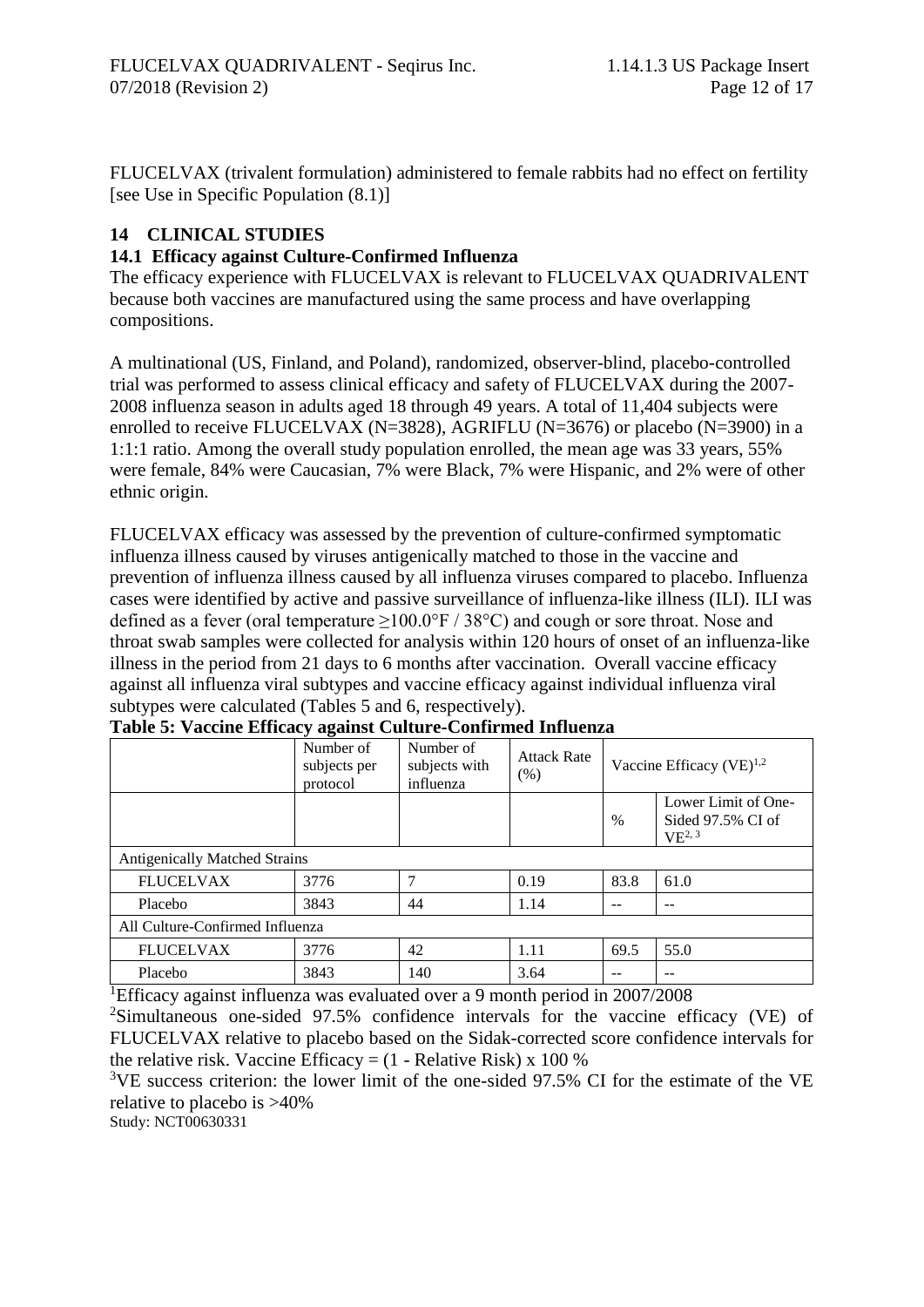| ี∙ ∎                | <b>FLUCELVAX</b><br>$(N=3776)$  |                                                                    | <b>Placebo</b><br>$(N=3843)$ |                                                                               |               | Vaccine Efficacy $(VE)^2$                                       |  |
|---------------------|---------------------------------|--------------------------------------------------------------------|------------------------------|-------------------------------------------------------------------------------|---------------|-----------------------------------------------------------------|--|
|                     | <b>Attack</b><br>Rate<br>(%)    | <b>Number</b><br>of<br><b>Subjects</b><br>with<br><b>Influenza</b> | <b>Attack</b><br>Rate<br>(%) | <b>Number</b><br><sub>of</sub><br><b>Subjects</b><br>with<br><b>Influenza</b> | $\frac{0}{0}$ | <b>Lower Limit</b><br>of One-Sided<br>97.5% CI of<br>$VE^{1,2}$ |  |
|                     |                                 |                                                                    |                              | <b>Antigenically Matched Strains</b>                                          |               |                                                                 |  |
| A/H3N2 <sup>3</sup> | 0.05                            | $\overline{2}$                                                     | $\theta$                     | $\Omega$                                                                      |               |                                                                 |  |
| A/H1N1              | 0.13                            | 5                                                                  | 1.12                         | 43                                                                            | 88.2          | 67.4                                                            |  |
| B <sup>3</sup>      | $_{0}$                          | 0                                                                  | 0.03                         |                                                                               |               |                                                                 |  |
|                     | All Culture-Confirmed Influenza |                                                                    |                              |                                                                               |               |                                                                 |  |
| A/H3N2              | 0.16                            | 6                                                                  | 0.65                         | 25                                                                            | 75.6          | 35.1                                                            |  |
| A/H1N1              | 0.16                            | 6                                                                  | 1.48                         | 57                                                                            | 89.3          | 73.0                                                            |  |
| В                   | 0.79                            | 30                                                                 | 1.59                         | 61                                                                            | 49.9          | 18.2                                                            |  |

**Table 6: Efficacy of FLUCELVAX against Culture-Confirmed Influenza by Influenza Viral Subtype** 

<sup>1</sup>No VE success criterion was prespecified in the protocol for each individual influenza virus subtype.

<sup>2</sup> Simultaneous one-sided 97.5% confidence intervals for the vaccine efficacy (VE) of FLUCELVAX relative to placebo based on the Sidak-corrected score confidence intervals for the relative risk. Vaccine Efficacy =  $(1 - Relative Risk) \times 100\%$ ;

<sup>3</sup> There were too few cases of influenza due to vaccine-matched influenza A/H3N2 or B to adequately assess vaccine efficacy.

Study: NCT00630331

There are no data demonstrating prevention of influenza disease after vaccination with FLUCELVAX in the pediatric age group.

## **14.2 Immunogenicity of FLUCELVAX QUADRIVALENT in Adults 18 years of age and above**

Immunogenicity of FLUCELVAX QUADRIVALENT was evaluated in adults 18 years of age and older in a randomized, double-blind, controlled study conducted in the US (Study 1). In this study, subjects received FLUCELVAX QUADRIVALENT or one of the two formulations of comparator trivalent influenza vaccine (FLUCELVAX QUADRIVALENT  $(N=1334)$ , TIV1c, N=677 or TIV2c, N= 669). In the per protocol set, the mean age of subjects who received FLUCELVAX QUADRIVALENT was 57.5 years; 55.1% of subjects were female and 76.1% of subjects were Caucasian, 13% were black and 9% were Hispanics. The immune response to each of the vaccine antigens was assessed, 21 days after vaccination.

The immunogenicity endpoints were geometric mean antibody titers (GMTs) of hemagglutination inhibition (HI) antibodies response and percentage of subjects who achieved seroconversions, defined as a pre-vaccination HI titer of <1:10 with a postvaccination titer  $\geq$ 1:40 or a pre-vaccination HI titer  $>$ 1:10 and at least 4-fold increase in serum HI antibody titer.

FLUCELVAX QUADRIVALENT was noninferior to TIVc. Noninferiority was established for all 4 influenza strains included in the QIVc, as assessed by ratios of GMTs and the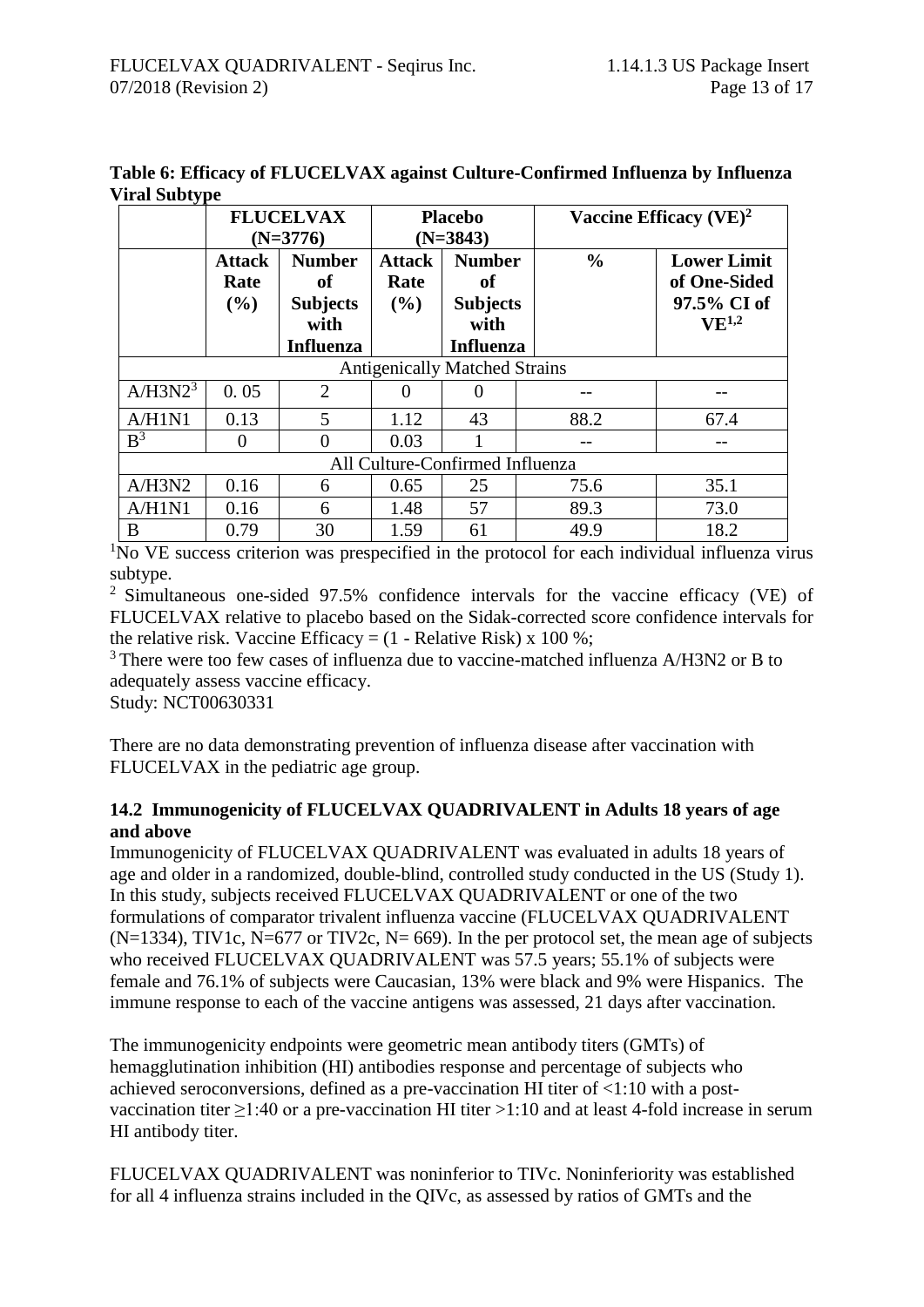differences in the percentages of subjects achieving seroconversion at 3 weeks following vaccination. The antibody response to influenza B strains contained in FLUCELVAX QUADRIVALENT was superior to the antibody response after vaccination with TIVc containing an influenza B strain from the alternate lineage. There was no evidence that the addition of the second influenza B strain resulted in immune interference to other strains included in the vaccine. (See Table 7)

| Table 7: Noninferiority of FLUCELVAX QUADRIVALENT relative to TIVc in adults |
|------------------------------------------------------------------------------|
| 18 Years of Age and Above– Per Protocol Analysis Set [Study 1]               |

|                |                      | <b>FLUCELVAX</b>   |                          | <b>Vaccine</b>      | <b>Vaccine</b>                           |
|----------------|----------------------|--------------------|--------------------------|---------------------|------------------------------------------|
|                |                      | <b>QUADRIVALEN</b> | TIV1c/TIV2c <sup>1</sup> | Group               | Group                                    |
|                |                      | T<br>$N = 1250$    | $N = 635/N = 639$        | <b>Ratio</b>        | <b>Difference</b><br>$(95\% \text{ CI})$ |
|                |                      |                    |                          | $(95\% \text{ CI})$ |                                          |
|                | <b>GMT</b>           | 302.8              | 298.9                    | 1.0                 |                                          |
|                | $(95\% \text{ CI})$  | $(281.8 - 325.5)$  | $(270.3 - 330.5)$        | $(0.9-1.1)$         |                                          |
| A/HIN1         | Seroconversi         | 49.2%              | 48.7%                    |                     | $-0.5%$                                  |
|                | on Rate <sup>2</sup> | $(46.4 - 52.0)$    | $(44.7 - 52.6)$          |                     | $(-5.3-4.2)$                             |
|                | $(95\% \text{ CI})$  |                    |                          |                     |                                          |
|                | <b>GMT</b>           | 372.3              | 378.4                    | 1.0                 |                                          |
|                | (95% CI)             | $(349.2 - 396.9)$  | $(345.1 - 414.8)$        | $(0.9-1.1)$         |                                          |
| A/H3N2         | Seroconversi         |                    |                          |                     |                                          |
|                | on Rate <sup>2</sup> | 38.3%              | 35.6%                    |                     | $-2.7%$                                  |
|                | $(95\% \text{ CI})$  | $(35.6-41.1)$      | $(31.9-39.5)$            |                     | $(-7.2 - 1.9)$                           |
|                | <b>GMT</b>           | 133.2              | 115.6                    | 0.9                 |                                          |
|                | $(95\% \text{ CI})$  | $(125.3 - 141.7)$  | $(106.4 - 125.6)$        | $(0.8-1.0)$         |                                          |
| $\overline{B}$ | Seroconversi         |                    |                          |                     |                                          |
|                | on Rate <sup>2</sup> | 36.6%              | 34.8%                    |                     | $-1.8%$                                  |
|                | (95% CI)             | $(33.9-39.3)$      | $(31.1 - 38.7)$          |                     | $(-6.2 - 2.8)$                           |
|                | <b>GMT</b>           | 177.2              | 164.0                    | 0.9                 |                                          |
|                | (95% CI)             | $(167.6 - 187.5)$  | $(151.4 - 177.7)$        | $(0.9-1.0)$         |                                          |
| B <sub>2</sub> | Seroconversi         |                    |                          |                     |                                          |
|                | on Rate <sup>2</sup> | 39.8%              | 35.4%                    |                     | $-4.4%$                                  |
|                | (95% CI)             | $(37.0 - 42.5)$    | $(31.7-39.2)$            |                     | $(-8.9-0.2)$                             |

Abbreviations:  $HI = hemagglutination inhibition. PPS = per protocol set. GMT = geometric$ mean titer. CI = confidence interval.

<sup>1</sup>Per protocol set: All subjects in Full Analysis Set, immunogenicity population, who has correctly received the assigned vaccine, have no major protocol deviations leading to exclusion as defined prior to unblinding/ analysis and are not excluded due to other reasons defined prior to unblinding or analysis.

<sup>2</sup>The comparator vaccine for noninferiority comparisons for  $A/H1N1$ ,  $A/H3N2$  and B1 is TIV1c, for B2 it is TIV2c.

<sup>3</sup> Seroconversion rate = percentage of subjects with either a pre-vaccination HI titer  $< 1:10$ and post-vaccination HI titer  $\geq 1:40$  or with a pre-vaccination HI titer  $\geq 1:10$  and a minimum 4-fold increase in post-vaccination HI antibody titer Study 1: NCT01992094

**14.3 Immunogenicity in Children and Adolescents 4 through 17 years of age**

Immunogenicity of FLUCELVAX QUADRIVALENT was evaluated in children 4 through 17 years of age in a randomized, double-blind, controlled study conducted in the US (Study 2). (See section 6.1) In this study, 1159 subjects received FLUCELVAX QUADRIVALENT.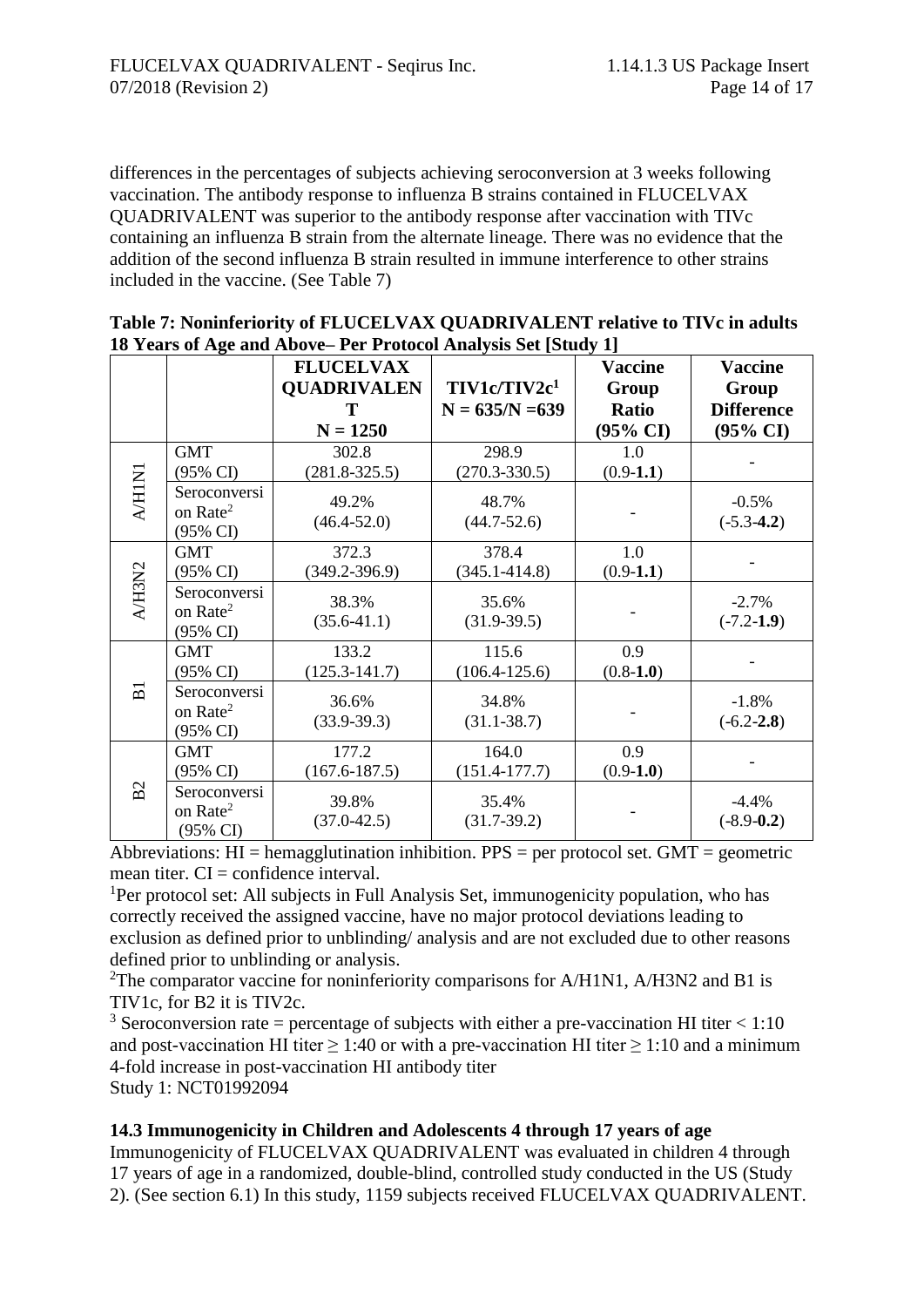In the per protocol set, the mean age of subjects who received FLUCELVAX QUADRIVALENT was 9.8 years; 47% of subjects were female and 54% of subjects were Caucasian, 22% were black and 19% were Hispanics. The immune response to each of the vaccine antigens was assessed, 21 days after vaccination.

The immunogenicity endpoints were the percentage of subjects who achieved seroconversion, defined as a pre-vaccination hemagglutination inhibition (HI) titer of <1:10 with a postvaccination HI titer ≥1:40 or at least a 4-fold increase in serum HI titer; and percentage of subjects with a post-vaccination HI titer  $\geq$ 1:40.

In subjects receiving FLUCELVAX QUADRIVALENT, for all four influenza strains, the 95% LBCI seroconversion rates were ≥40% and the percentage of subjects who achieved HI titer ≥1:40 post vaccination were ≥70% (95% LBCI). (See Table 8)

**Table 8: The Percentage of Children and Adolescents 4 through 17 years of Age with Seroconversion<sup>1</sup> and HI Titers ≥ 1:40 post vaccination with FLUCELVAX QUADRIVALENT– Per-Protocol Analysis Set<sup>2</sup> [Study 2]**

|           |                                           | <b>FLUCELVAX</b>    |
|-----------|-------------------------------------------|---------------------|
|           |                                           | <b>QUADRIVALENT</b> |
| A/H1N1    |                                           | $N = 1014$          |
|           | Seroconversion Rate <sup>1</sup> (95% CI) | 72% (69-75)         |
|           | $HI$ titer $\geq$ 1:40                    | 99% (98-100)        |
| A/H3N2    |                                           | $N = 1013$          |
|           | Seroconversion Rate <sup>1</sup> (95% CI) | $47\%$ (44-50)      |
|           | HI titer $\geq$ 1:40                      | 100% (99-100)       |
| <b>B1</b> |                                           | $N = 1013$          |
|           | Seroconversion Rate <sup>1</sup> (95% CI) | $66\%$ $(63-69)$    |
|           | $HI$ titer $\geq$ 1:40                    | 92% (91-94)         |
| B2        |                                           | $N = 1009$          |
|           | Seroconversion Rate <sup>1</sup> (95% CI) | 73% (70-76)         |
|           | HI titer $\geq$ 1:40                      | 91% (89-93)         |

Abbreviations:  $HI = hemagglutinin inhibition. CI = confidence interval.$ 

Analyses are performed on data for day 22 for previously vaccinated subjects and day 50 for not previously vaccinated subjects.

<sup>1</sup> Seroconversion rate = percentage of subjects with either a pre-vaccination HI titer  $< 1:10$ and post-vaccination HI titer  $\geq 1:40$  or with a pre-vaccination HI titer  $\geq 1:10$  and a minimum 4-fold increase in post-vaccination HI titer. Immunogenicity success criteria were met if the lower limit of the 95% confidence interval (CI) of the percentage of subjects with HI titer  $≥1:40$  is  $≥70%$ ; and the lower limit of the 95% CI of the percentage of subjects with seroconversion is ≥40%.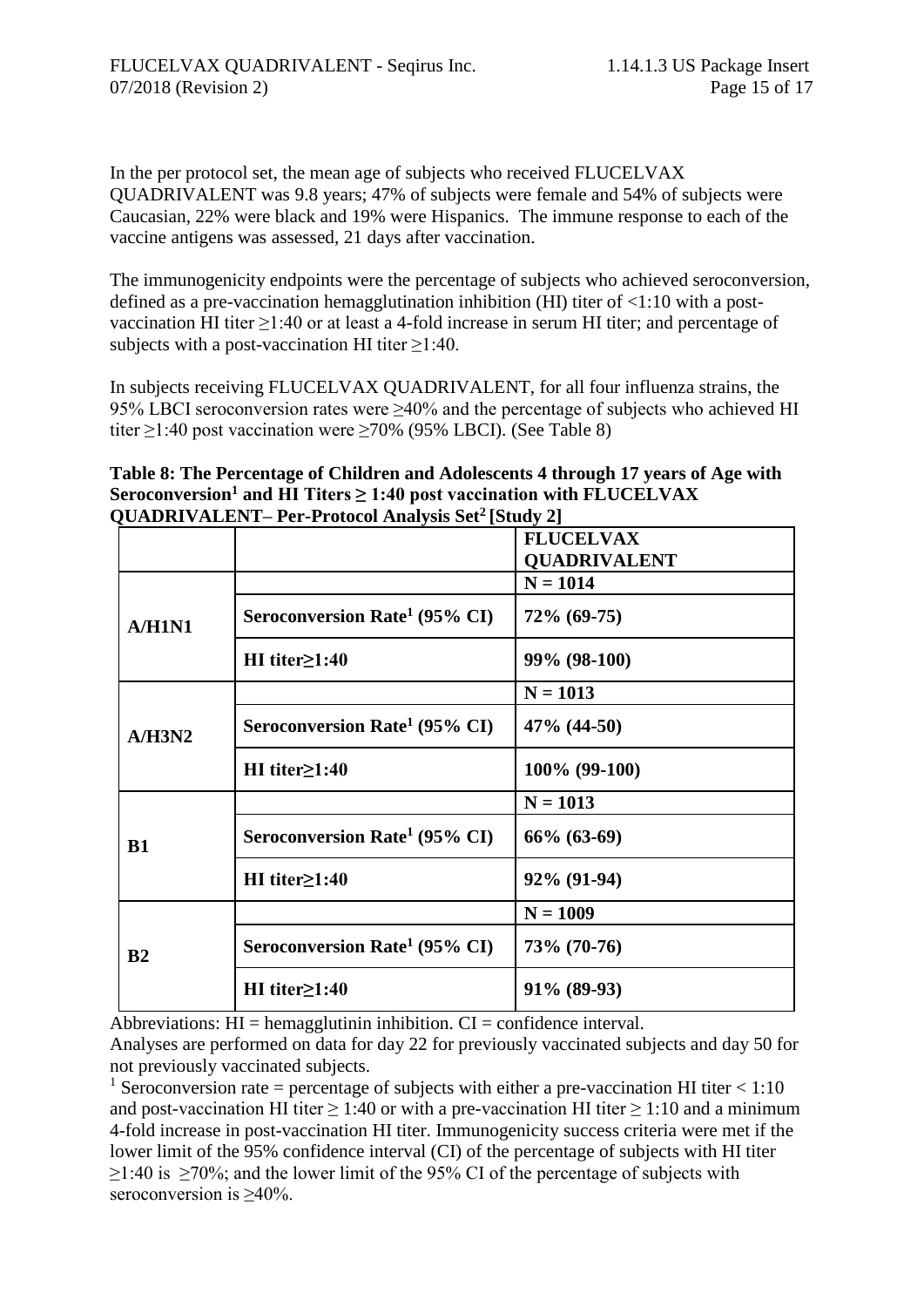<sup>2</sup>Per protocol set: All subjects in Full Analysis Set, immunogenicity population, who has correctly received the assigned vaccine, have no major protocol deviations leading to exclusion as defined prior to unblinding/ analysis and are not excluded due to other reasons defined prior to unblinding or analysis.

Study 2: NCT 01992107

## **15 REFERENCES**

- 1. Lasky T, Terracciano GJ, Magder L, et al. The Guillain-Barré syndrome and the 1992- 1993 and 1993-1994 influenza vaccines. *N Engl J Med* 1998; 339(25):1797-1802.
- 2. Hannoun C, Megas F, Piercy J. Immunogenicity and protective efficacy of influenza vaccination. *Virus Res* 2004; 103:133-138.
- 3. Hobson D, Curry RL, Beare A, etal. The role of serum hemagglutinin-inhibiting antibody in protection against challenge infection with influenza A2 and B viruses. *J Hyg Camb* 1972; 767-777.
- 4. Centers for Disease Control and Prevention. Prevention and Control of Influenza with Vaccines: Recommendations of the Advisory Committee on Immunization Practices (ACIP). *MMWR* 2011; 60(33): 1128-1132.

# **16 HOW SUPPLIED / STORAGE AND HANDLING**

FLUCELVAX QUADRIVALENT product presentations are listed in Table 9 below:

| Presentation       | Carton NDC<br>Number | Components                                                                                     |
|--------------------|----------------------|------------------------------------------------------------------------------------------------|
| Pre-filled Syringe | 70461-318-03         | 0.5 mL single dose pre-filled syringe, package of 10<br>syringes per carton [NDC 70461-318-04] |
| Multi-dose Vial    | 70461-418-10         | 5 mL multi-dose vial, individually packaged in a<br>carton [NDC 70461-418-11]                  |

## **Table 9: Flucelvax Product Presentations**

Store this product refrigerated at  $2^{\circ}$ C to  $8^{\circ}$ C (36°F to 46°F). Between uses, return the multidose vial to the recommended storage conditions. Do not freeze. Protect from light. Do not use after the expiration date.

# **17 PATIENT COUNSELING INFORMATION**

Inform vaccine recipients of the potential benefits and risks of immunization with FLUCELVAX QUADRIVALENT.

Educate vaccine recipients regarding the potential side effects; clinicians should emphasize that (1) FLUCELVAX QUADRIVALENT contains non-infectious particles and cannot cause influenza and (2) FLUCELVAX QUADRIVALENT is intended to provide protection against illness due to influenza viruses only, and cannot provide protection against other respiratory illnesses.

Instruct vaccine recipients to report adverse reactions to their healthcare provider.